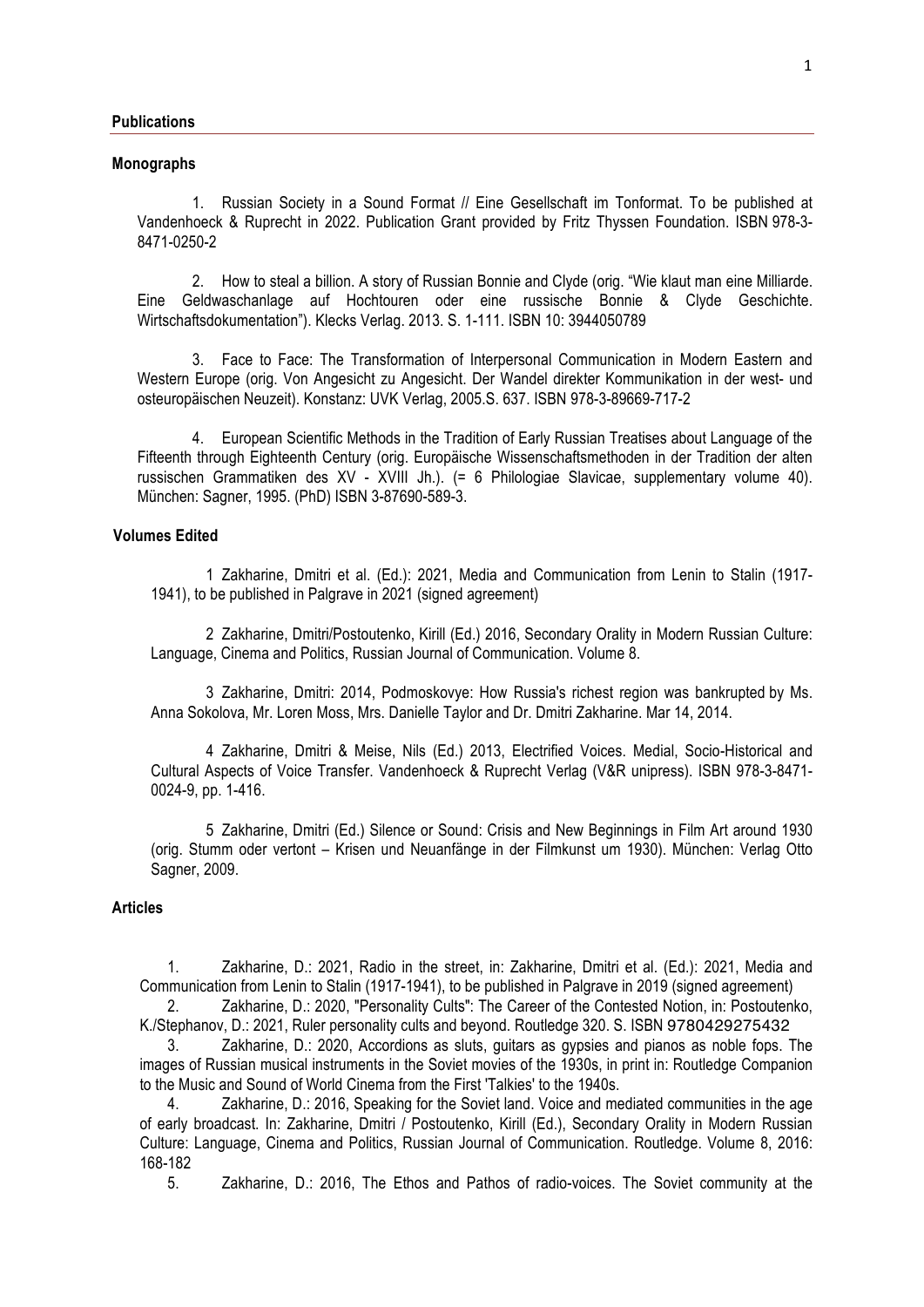beginning of sound reproduction (Orig. Das Ethos und Pathos der E-Stimme. Sowjetische Hörgemeinschaft zu Beginn der elektrischen Sound-Reproduktion), in: Osteuropa Medial. Ethos und Pathos. Mediale Wirkungsästhetik im 20. Jahrhundert in Ost und West. Band 7, 2016: 97-129.

6. Zakharine, D.: 2015, The funerals of the tsar in Russia. (Orig. Le deuil du tsar dans la société russe in : Les Funérailles princières en Europe), in : (Ed.) Mark Hengerer und Gérard Sabatier. Versailles, 2015 : 211-226

7. Zakharine, D.: 2015, Aleksandr Dovzhenko's "The Battle for our Soviet Ukraine // Bitva za nashu sovetskuiu Ukrainu", in: Directory of World Cinema: Russia, vol, 2, Ed. By Jeremy Hicks // Birgit Beumers. Bristol. Intellect books. 2015: 314-340

8. Zakharine, D.: 2015, Modeling a voice of horror in fiction movies and documentaries. (Orig. Die Modellierung einer Horrorstimme in fiktionalen und dokumentaristischen Tondesigns), in: Disembodied Voices. Alexander Verlag. Berlin. ISBN978-3-89581-349-8, 2014: 148-160

9. Zakharine, D.: 2014, From christian 'osculum pacis' towards the brotherly kiss of the socialist era. The building of collective identity in Eastern Europe after World War II (Orig.: Vom christlichen 'osculum pacis' zum sozialistischen Bruderkuss. Kollektive Identitätsbildung in Osteuropa nach dem Zweiten Weltkrieg), in: Zimmermann, Tanja, "Brüderlichkeit und Bruderzwist: Mediale Inszenierungen des Aufbaus und des Niedergangs politischer Gemeinschaften in Ost- und Südosteuropa. Vandenhoeck und Ruprecht, 2014: 301-330

10. Zakharine, D.: 2013, Voice — E-voice-Design — E-Voice-Community: Early Public Debates about the Emotional Quality of Radio and TV-Announcers' Voices in Germany, the Soviet Union and the USA (1920-1940), in: Zakharine, Dmitri & Meise, Nils (Ed.), Electrified Voices. Medial, Socio-Historical and Cultural Aspects of Voice Transfer. Vandenhoeck & Ruprecht Verlag (V&R unipress). 2013: 201-233.

11. Zakharine, D.: 2013, Preface: Electrified Voices. Medial, Socio-Historical and Cultural Aspects of Voice Transfer, in: Zakharine, Dmitri & Meise, Nils (Ed.), Electrified Voices. Medial, Socio-Historical and Cultural Aspects of Voice Transfer. Vandenhoeck & Ruprecht Verlag (V&R unipress). 2013: 1-31

12. Zakharine, D.: 2013, Proxemics: Social distance and historical codes of proxemic behavior (orig. "Proxemik: Soziale Abstandsbestimmungen und historische Codes des Nahverhaltens"), in: Därmann, I. / Echterhölter, A. (Ed.): 2012, Konfigurationen. Gebrauchsweisen des Raums. Diaphanes. 2013: 201-219

13. Zakharine, D.: 2013, Medieval perspectives in Europe: Oral cultures and bodily practices, in: Body – Language – Communication. An international Handbook on Multimodality in Human interaction. Edited by Cornelia Müller, Alan Cienki, Ellen Fricke, Silva H. Ladewig, David McNeill, Sedinha Tessendorf. De Gruyter Mouton. 2013, pp. 343-364.

14. Zakharine, D.: 2013, The ambiguity of sound images (orig. "Klangbilder – Kippbilder. Zur Soziologie des Hörens und Hören-Lassens"), in: Junge, K. et al (Ed.) Kippfiguren. Ambivalenz in Bewegung. ISBN 978-3-942393-61-4. Velbrück. 2013: 111-127

15. Zakharine, D.: 2010a, Concept of Research Centre for sociological and cultural analysis of Russian culture (Witte-Center) http://center-witte.ru/-. 2010

16. Zakharine, D.: 2010b, Audio Media in the Service of the Totalitarian State? Totalitarian Communication: Hierarchies, Codes and Messages. Ed. Kirill Postoutenko. Bielefeld: Transcript Verlag, 2010: 157-177.

17. Zakharine,D.: 2010c, From Soundscape to Sound Design (Orig. Ot zvukovogo landshafta k zvukovomu dizainu). Anthropological Forum 11. 2010: 135-182.

18. Zakharine, D.: 2010d, Avraamov. Vertov. Gladkov: Three Projects in Early Sound Film in the USSR around 1930" (Orig. "Avraamov. Vertov. Gladkov. Tri proekta rannego zvukovogo kino"). Die Welt der Slaven, vol. 55 (2010): 148-170.

19. Zakharine, D.: 2009a, The Ideology of Sound Montage after 1930. (orig. "Ideologiia zvukopisi posle 1930"). Stumm oder vertont – Krisen und Neuanfänge in der Filmkunst um 1930. Ed. Dmitri Zakharine. Die Welt der Slaven, vol. 54, no. 1 (2009): 225-243.

20. Zakharine, D.: 2009b, Sound Film as Sound Weapon: An Early Experience with Sound in the Soviet film (orig. "Tonfilm kak zvukovoe oruzhie. Rannii opyt sovetskogo zvukovogo kino"). Stumm oder vertont – Krisen und Neuanfänge in der Filmkunst um 1930. Ed. Dmitri Zakharine. Die Welt der Slaven, vol. 54, no. 2 (2009): 243-261.

21. Zakharine, D.: 2008a, Sound Film from the Perspective of Psychoacoustics and Phylogenesis (orig. "Zvukovoi film kak problema psikhoakustiki i filogeneza"]. Intermediality (Intermedial'nost'). Eds. I. Smirnov and O. Goncharova. St. Petersburg, 2008: 128-135.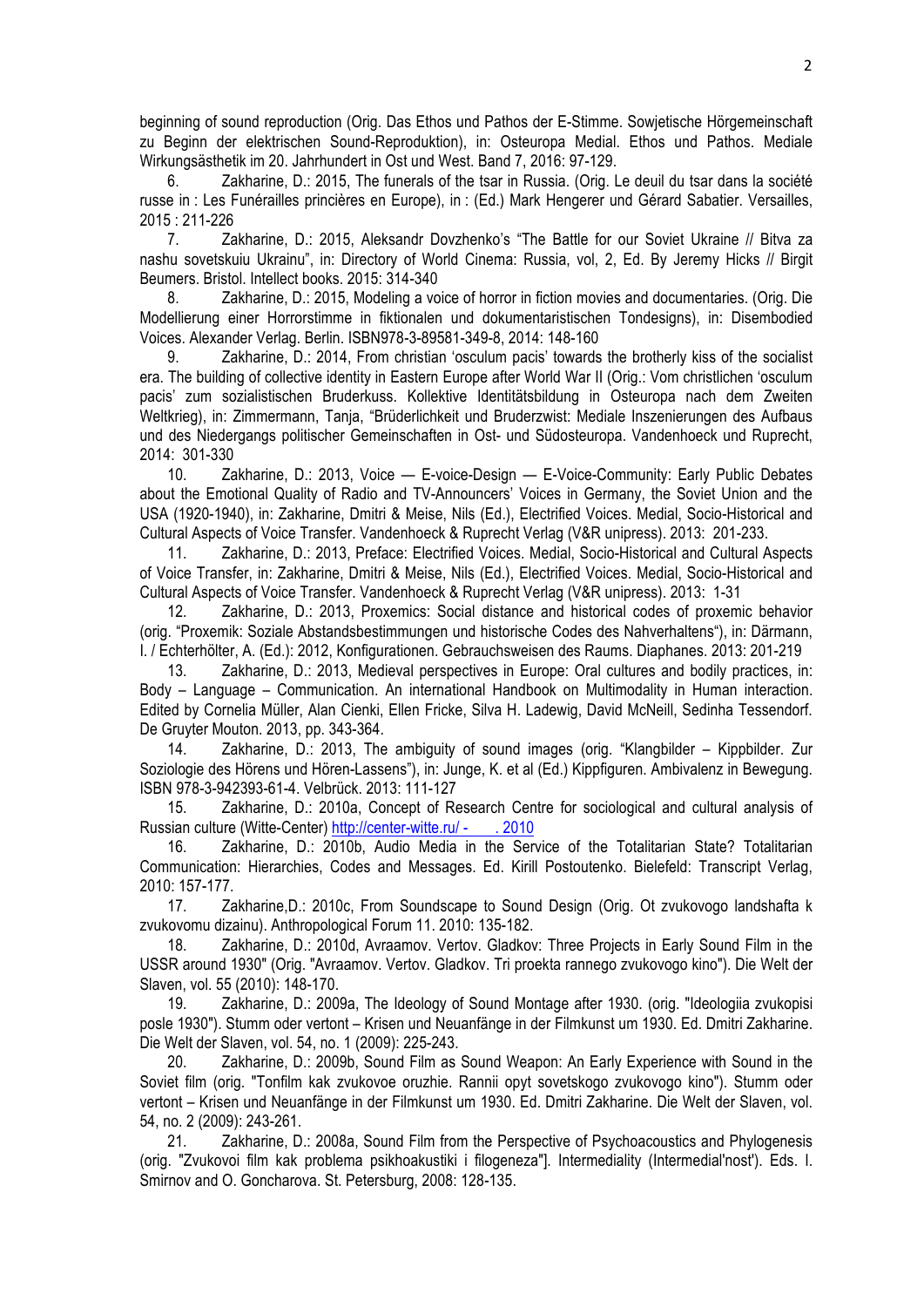22. Zakharine, D.: 2008b, The History of Dirt and Touching Taboos among the Czech, Germans, Ukrainians and Russians" (Orig. "Špína a dotyková tabu mezi echy, Nmci, Ukrajinci a Rusy"). Revolver Revue, no. 71 (2008): 206-222.

23. Zakharine, D.: 2007a, Homo clausus in Middle Europe". (orig. "Homo clausus in Mitteleuropa"). Handlung. Kultur. Interpretation. Zeitschrift für Sozial- und Kulturwissenschaften, vol. 16, no. 2 (2007): 387- 410.

24. Zakharine, D.: 2007b, Toward a New Concept of Culture in East European History" (orig. "Zum neuen Kulturkonzept der historischen Osteuropaforschung"). Postscript to the volume Kultur in der Geschichte Russlands. Ed. B. Pietrow-Ennker. Göttingen: Vandenhoeck-Ruprecht, 2007: 369-389.

25. Zakharine, D.: 2007c, Capitalism Face to Face: The History of German-Russian Sauna Friendships (orig. "Über die Genese des Kapitalismus unter Anwesenden. Deutsch-russische Saunafreundschaften"). Leviathan. Berliner Zeitschrift für Sozialwissenschaft, no. 2 (2007): 256-271.

26. Zakharine, D.: 2007d, German-Russian Sauna Friendships: On the Genesis of Steam Bath Capitalism (orig. "Deutsch-russische Saunafreundschaften"). Merkur. Deutsche Zeitschrift für europäisches Denken, no. 698 (2007): 498-507.

27. Zakharine, D.: 2007e, Steam Baths in Russian and German Political Relations (orig. "Parní lázn jako fenomén v rusko-n meckých politických vztazích"). Neviditelný pes (7 May 2007), Rusko dnes (8 May 2007).

28. Zakharine, D.: 2007f, Collective Purification Rituals in Russia: Anthropological and Sociohistorical aspects (orig. "Kollektivnoe ochishchenie v Rossii. Antropologicheskie i sotsialno-istoricheskie aspekty"). Anthropological Forum (2007): 135-176.

29. Zakharine, D.: 2007g, Steam Bath of Power (orig. "Schwitzkisten der Macht"). Süddeutsche Zeitung (16 March 2007): 12.

30. Zakharine, D.: 2005, The History and Genealogy of Intimacy in Russian literature (orig. "Istoriia i genealogiia intimnosti v Rossii"). Wiener Slawistischer Almanach 62 (2005, special issue): 61-85.

31. Zakharine, D.: 2004a, The Symbolism of Behavioural Patterns: Cultures of Conflict and Their Dynamics in Eastern and Western Europe (orig. "Symbolisierung von Verhaltensnormen. Über die Dynamik der Streitkulturen in Ost- und Westeuropa"). Die Wirklichkeit der Symbole. Eds. R. Schlögl, B. Giesen, and J. Osterhammel. Constance: UVK Verlagsgesellschaft, 2004: 233-265.

32. Zakharine, D.: 2004b, The Birth of the Russian State from the Burial Rite" (orig. "Zur Entstehung des Sowjetstaates aus dem Ritual der Bestattung"). Publication Series of the Collaborative Research Center SFB 485 "Norm and Symbol" 47 (2004): 11-12.

33. Zakharine, D.: 2003a, Putin and Peter the Great: Russian Political Stereotypes in the System of Multi-Channel Communications" (orig. "Putin i Petr Pervyi. Stereotipy russkogo politicheskogo povedeniia v sisteme mnogokanal'noi kommunikatsii"). Zeit-Räume. Wiener Slawistischer Almanach 49 (2003): 93-114.

34. Zakharine, D.: 2003b, Between 'Brotherly Kissing' and 'Shaking hands': The History and Symbolism of Greeting Rituals in Eastern and Western Europe" (orig. "Zwischen dem Bruderkuss und Handshake. Zur Symbolik öffentlicher Begrüßungsrituale in der ost- und westeuropäischen Moderne"). Publication Series of the Collaborative Research Center SFB 485 "Norm and Symbol" 23 (2003): 1-36.

35. Zakharine, D.: 2002a, Western Politeness within Its Cultural and Geographical Limits" (orig. "Die Ökonomie westeuropäischer Höflichkeit in ihren geographischen Grenzen"). Sprachreport, no. 1 (2002): 2-10.

36. Zakharine, D.: 2002b, Culture of Conversation – Culture of Movement: From Diachronic Linguistics to the History of Communication (orig. "Konversations- und Bewegungskultur. Von der 'Sprachdiachronie' zur historischen Kommunikationswissenschaft"). Neue deutsche Sprachgeschichte. Mentalitäts-, kultur- und sozialgeschichtliche Zusammenhänge. Eds. D. Cherubin, K. Jakob, and A. Linke. Berlin: Walter de Gruyter, 2002: 293-315.

37. Zakharine, D.: 2001a, Russian Men of Honour and Knights of the Sword: An Example of Invented Tradition and Fictive Continuity (orig. "Russische Ehrenmänner und Degenkavaliere. Ein Beispiel erfundener Tradition und fiktiver Kontinuität"). Die Welt der Slaven, vol. 46, no. 2 (2001): 259-282.

Zakharine, D.: 2001b, The Economy of Expression: Changing Models of Conversation in Eighteenth and Nineteenth Century Russia" (orig. "Ökonomie des Ausdrucks. Zum Wandel der russischen Konversationskultur im 18. - 19. Jahrhundert"). Wiener Slawistischer Almanach 54 (2001, special issue): 31- 44.

39. Zakharine, D.: 2001c, Dance and Body Movements in 17th - 19th Century Everyday Life: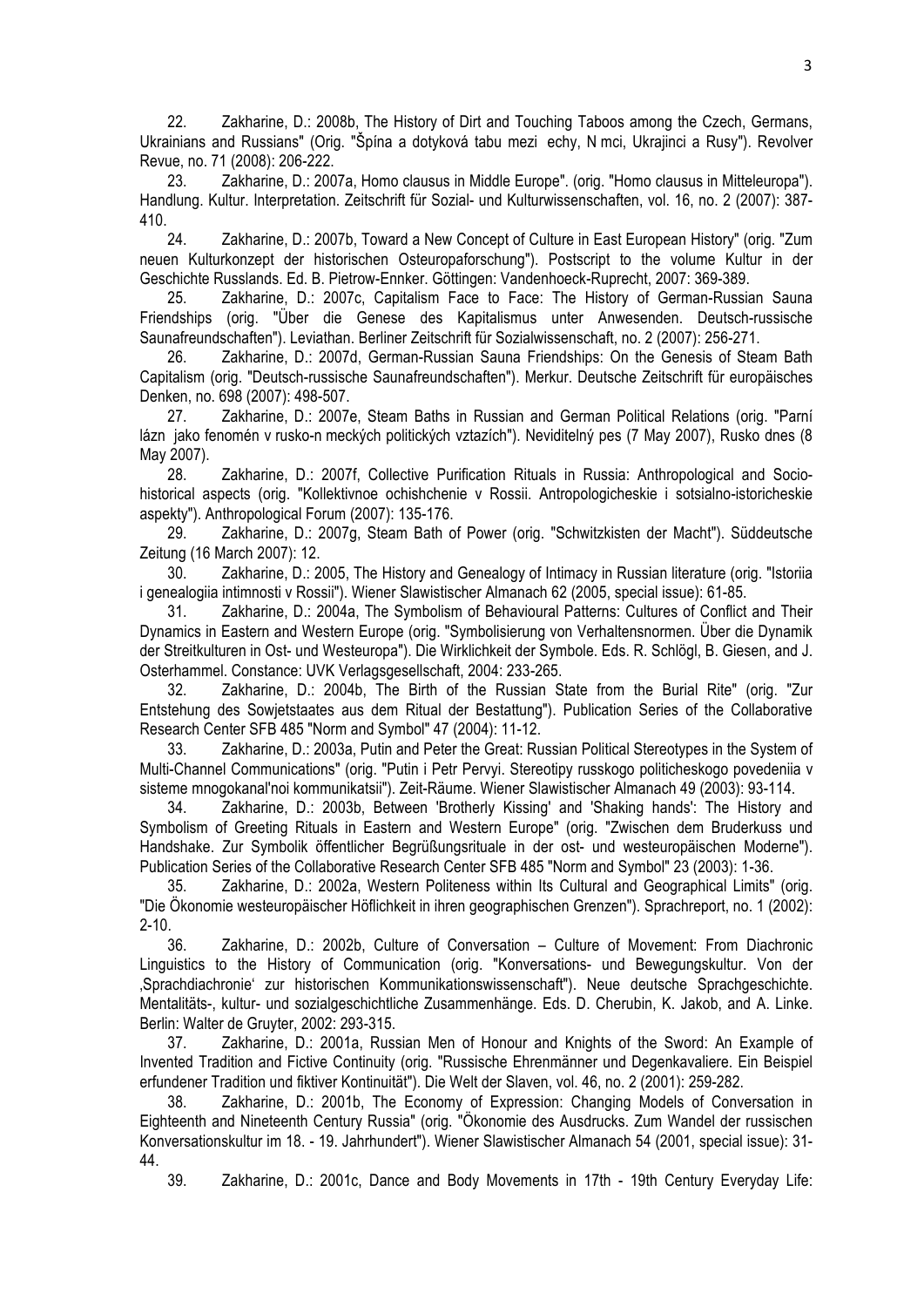Russia and Western Europe in Comparison" (orig. "Tanz- und Körperverhalten im kommunikativen Alltagsverkehr des 17.-19. Jh.. Russland und Westeuropa im Vergleich"). Wiener Slawistischer Almanach 47 (2001): 139-205.

40. Zakharine, D.: 2000a, Nabokov and André Gide (orig. "Nabokov i André Gide"). Die Welt der Slaven. Sammelbände, vol. 9 (2000): 265-279.

41. Zakharine, D.: 2000b, The History of Symbolic Body Postures: on the difference between Russian and Western Ceremonial Orders in the 16th and 17th Centuries" (orig. "Die Geschichte symbolischer Körperhaltungen. Eine Differenz zwischen russischen und westeuropäischen Zeremonial-Grammatiken des 16. und 17. Jahrhunderts"). Gestik. Figuren des Körpers in Text und Bild. Literatur und Anthropologie 8. Tübingen: Gunter Narr Verlag, 2000, 87-102.

42. Zakharine, D.: 2000c, The Guidelines of Good 'Comportment': Distance, Gestures, Speech Patterns and the Origins of Collective Identity in Eastern and Western Europe (17th – 19th Century)" (orig. "Richtschnur der wohlanständigen Sitten. Körperdistanz, Gesten und Redemuster bei der Modellierung kultureller Identität in West- und Osteuropa (17. Jh. -19. Jh.)"). Publication Series of the Collaborative Research Center SFB 485 "Norm and Symbol" 10 (2000): 1-23.

43. Zakharine, D.: 1999, Olfactory Communication in the Context of Russian Literature and History" (orig. "Ol'faktornaia kommunikatsiia v kontekste russkoi literatury i istorii"). Rossiia-Russia vol. 3 (1999): 54- 70.

44. Zakharine, D.: 1998a, Paradigm Shifts in Olfactory Communication: A Comparative Approach to Russia and Western Europe" (orig. "Die olfaktorische Kommunikation im russischen und westeuropäischen Paradigmenwechsel"). Wiener Slawistischer Almanach 41 (1998): 5-39.

45. Zakharine, D.: 1998b, Illocutionary Blockage and Physical Interruptions of Speech: Conversation and Bodily Action" (orig. "Illokutions-Blockade und brachiale Redeverbote. Konversation und Körperaktion"). Wiener Slawistischer Almanach 42 (1998): 5-43.

46. Zakharine, D.: 1998c, Manustupratio – An Enlightenment Disease: The History of the Obscene in Speech and Gesture" (orig. "Prosvetitel'skaia bolezn' manustupratio. Istoriia neprilichnogo v slove i zheste"). Lebenskunst, Kunstleben: zhiznetvorchestvo v russkoi kul'ture XVIII-XX vv. Ed. S. Schahadat (= Die Welt der Slaven. Sammelbände 3.). München: Sagner, 1998: 49-89.

47. Zakharine, D.: 1998d, Enlightenment Norms of Verbal and Non-Verbal Behaviour in the history of Russian Mentality (orig. "Prosvetitel'skie reglamenty rechevogo i nerechevogo povedeniia kak fenomen russkoi psikhoistorii"). Die Welt der Slaven 62 (1997): 172-200.

48. Zakharine, D.: 1996a, The Method of 'Expositio' in Early Russian Grammar (orig. "Metod expozitsii v starinnoi russkoi grammatike"). Anzeiger für Slavische Philologie, vol. 23 (1996): 109-130.

49. Zakharine, D.: 1996b, Pragma-Lexemes and the Transformation of Communicative Patterns in Russia (orig. "Pragma-Lexeme beim Wandel von Kommunikationsstrukturen in Russland"). Specimina Philologiae Slavicae 111. Slavische Sprachwissenschaft und Interdisziplinarität 3. Eds. G. Freidhof, H. Kuße, and Fr. Schindler. München: Sagner, 1996: 271-304.

50. Zakharine, D.: 1996c, Paradigm Shifts in the History of Russian Grammar (orig. "Smena nauchnykh paradigm v istorii russkoi grammatiki"). Rusistika Segodnia, vol. 2 (1996): 110-130.

51. Zakharine, D.: 1995, The Performative Utterance 'I want' in the History and Language of Russian Civilization" (orig. "Performativ ,la khochu' v istorii i iazyke russkoi tsivilizatsii"). Specimina Philologiae Slavicae 106. Slavische Sprachwissenschaft und Interdisziplinarität 1. Eds. G. Freidhof, H. Kuße, and Fr. Schindler. München: Sagner, 1995: 155-180.

52. Zakharine, D.: 1991, The German Influence on Russian Grammatical Thought" (orig. "O nemetskom vliianii na russkuiu grammaticheskuiu mysl'"). Russian Linguistics 15 (1991): 1-29.

# **Reviews**

1. Zakharine, D.: 2016 Review: *Smirnov, A.: 2014, Sound in Z: Experiments in Sound and Electronic Music in Early 20th Century Russia*, in: Zeitschrift für Slavische Philologie, Vol. 70 (1) 2014, 200-202.